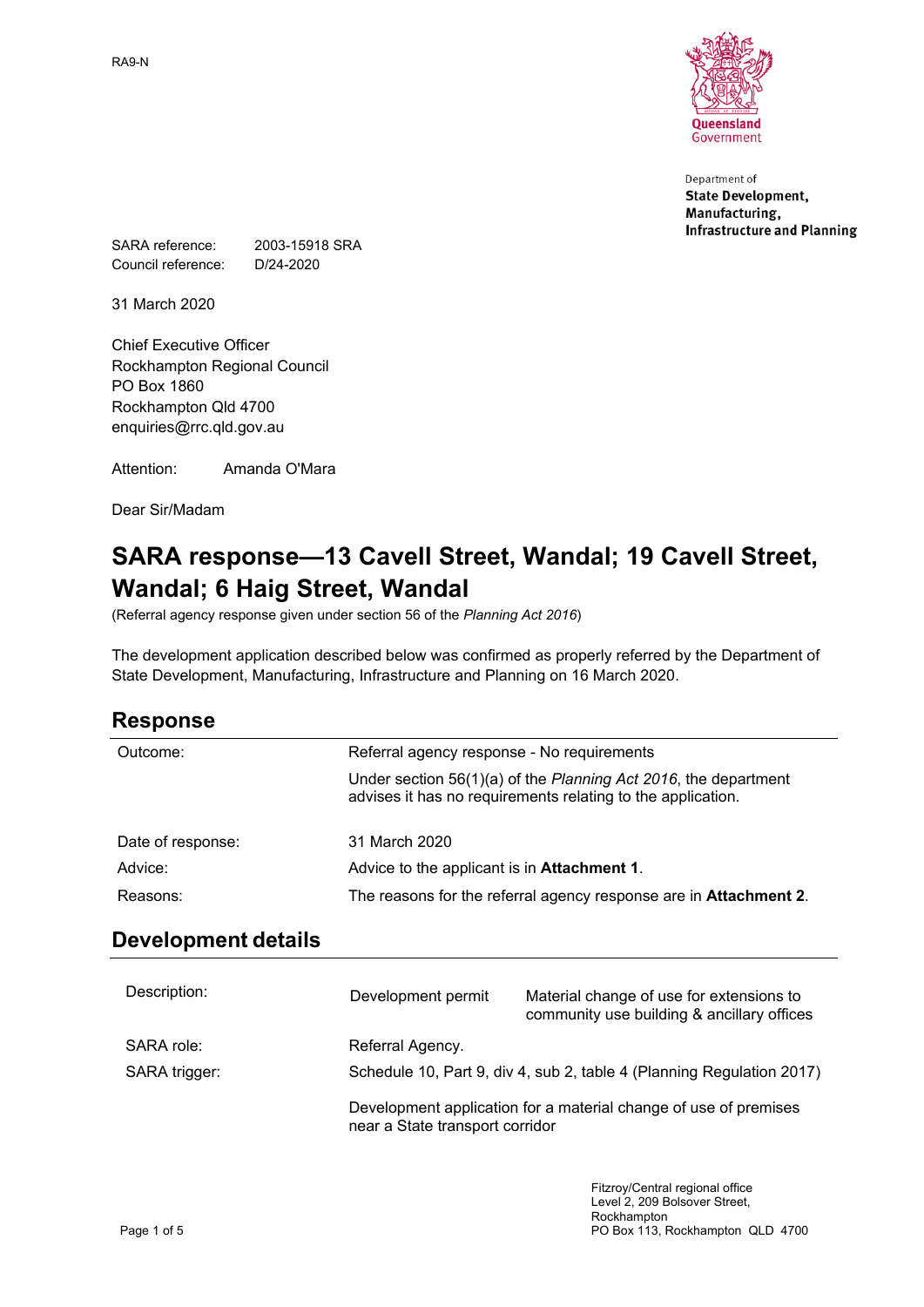| SARA reference:            | 2003-15918 SRA                                                               |
|----------------------------|------------------------------------------------------------------------------|
| Assessment Manager:        | Rockhampton Regional Council                                                 |
| Street address:            | 13 Cavell Street, Wandal; 19 Cavell Street, Wandal; 6 Haig Street,<br>Wandal |
| Real property description: | 12SP227126; 1RP604752; 4RP604752                                             |
| Applicant name:            | Home Support Association Inc.                                                |
| Applicant contact details: | PO Box 1166<br>Rockhampton QLD 4700<br>manager@homesupport.org.au            |

### **Representations**

An applicant may make representations to a concurrence agency, at any time before the application is decided, about changing a matter in the referral agency response (s. 30 Development Assessment Rules). Copies of the relevant provisions are in **Attachment 3**.

A copy of this response has been sent to the applicant for their information.

For further information please contact Carl Porter, Principal Planning Officer, on 07 4924 2918 or via email RockhamptonSARA@dsdmip.qld.gov.au who will be pleased to assist.

Yours sincerely

Anthony Walsh Manager Planning

cc Home Support Association Inc., manager@homesupport.org.au

enc Attachment 1 - Advice to the applicant Attachment 2 - Reasons for referral agency response Attachment 3 - Representations provisions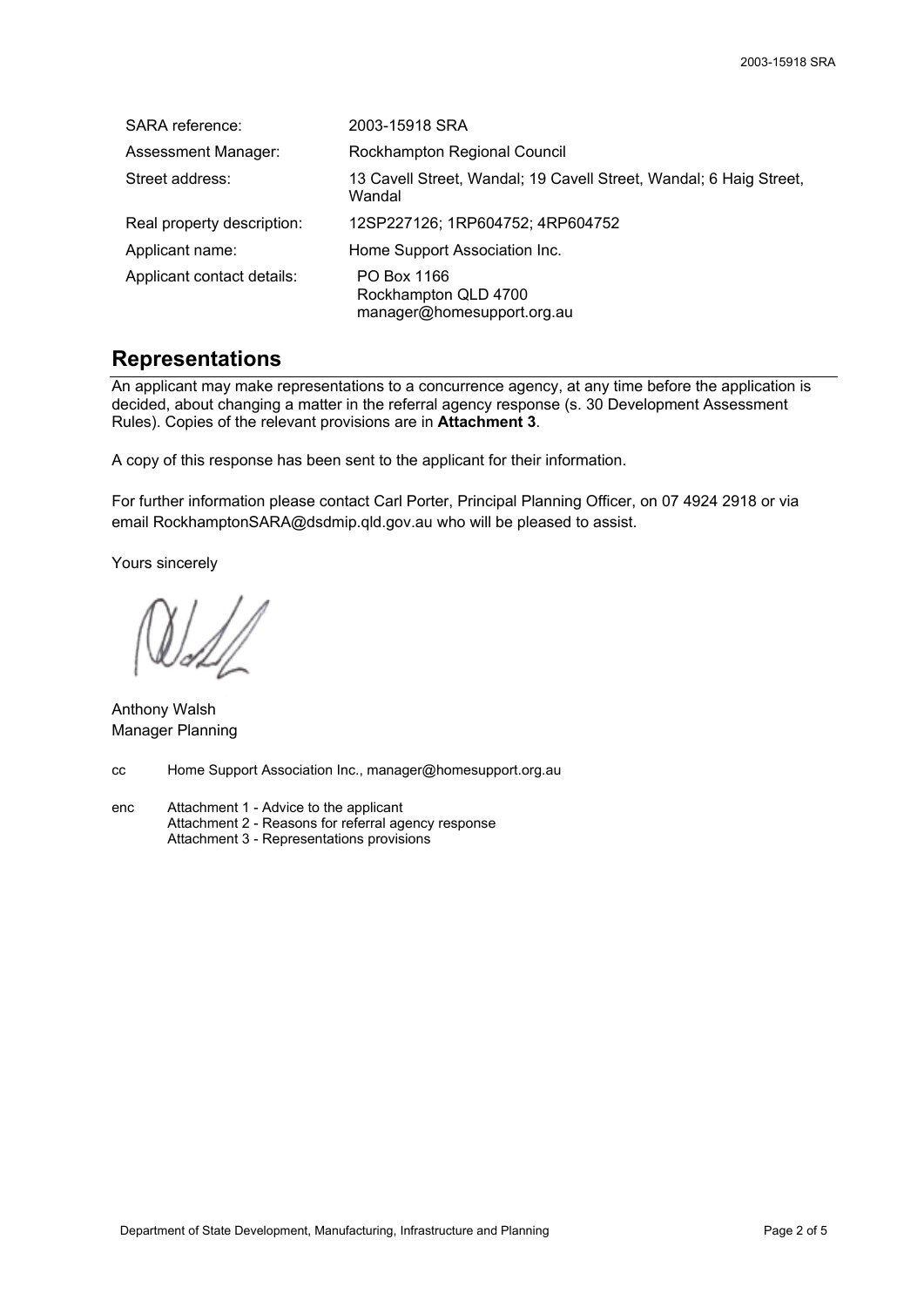## **Attachment 1—Advice to the applicant**

| <b>General advice</b> |                                                                                                                                                                                                                          |
|-----------------------|--------------------------------------------------------------------------------------------------------------------------------------------------------------------------------------------------------------------------|
|                       | Terms and phrases used in this document are defined in the Planning Act 2016 its regulation<br>or the State Development Assessment Provisions (SDAP) [v2.5]. If a word remains undefined<br>it has its ordinary meaning. |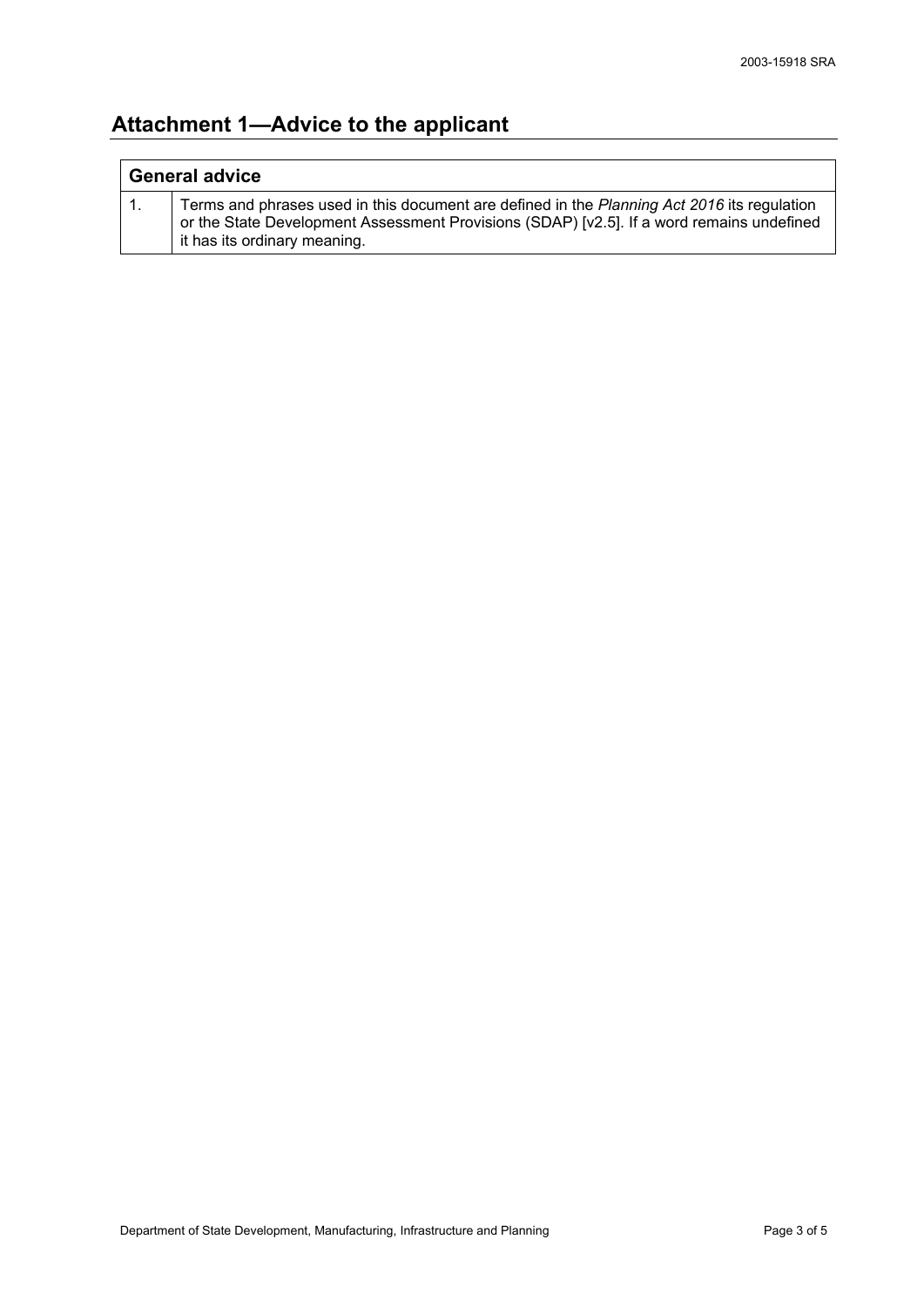## **Attachment 2—Reasons for referral agency response**

(Given under section 56(7) of the *Planning Act 2016*)

#### **The reasons for the department's decision are:**

- The development is for extension of a community use building and offices
- The development complies with SDAP State code 1: *Development in a state-controlled road environment*

#### **Material used in the assessment of the application:**

- The development application material and submitted plans
- *Planning Act 2016*
- Planning Regulation 2017
- The *State Development Assessment Provisions* (version [2.5]), as published by the department
- The Development Assessment Rules
- SARA DA Mapping system